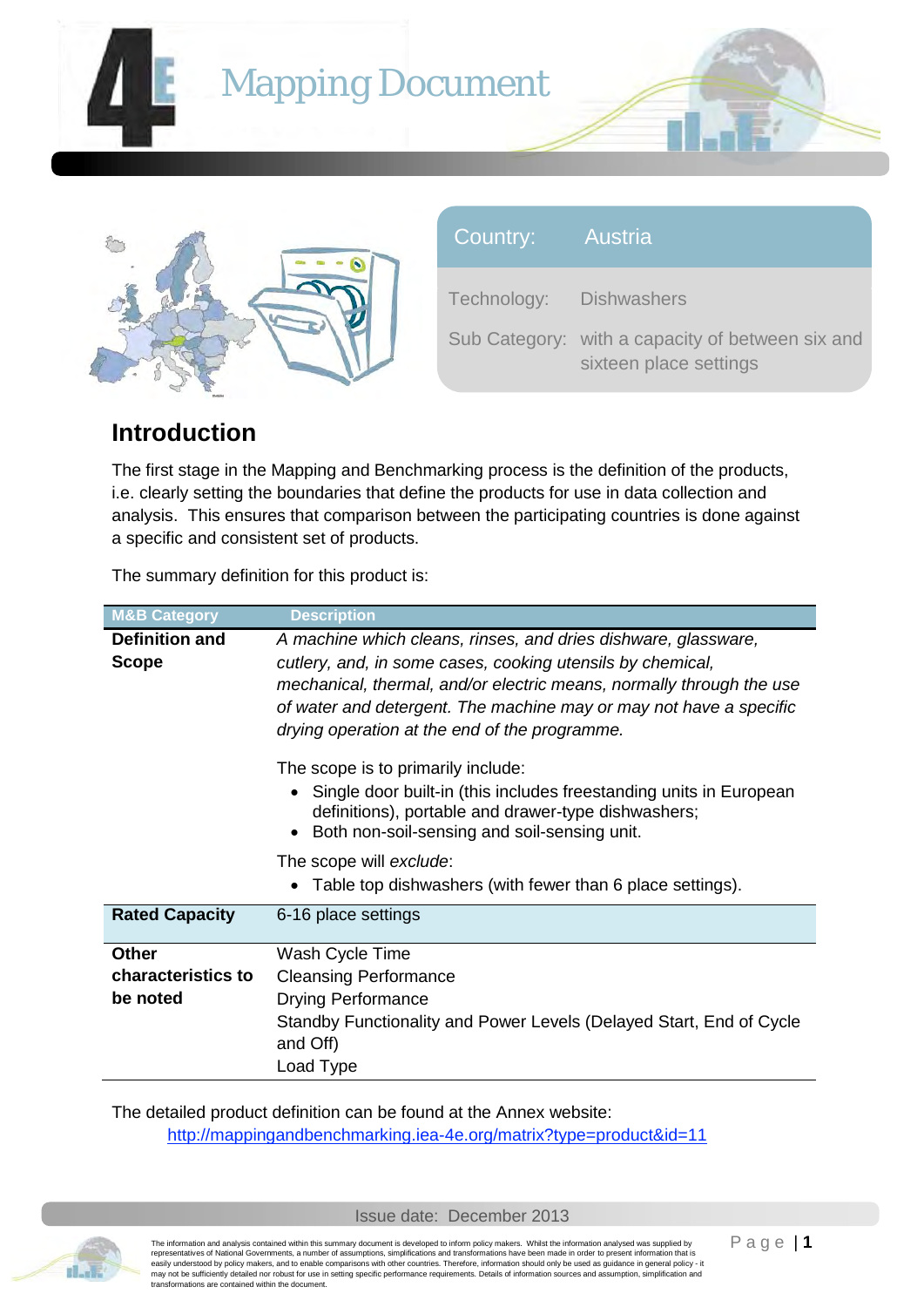





# **Unit Energy Consumption (UEC) of dishwashers in Austria**

#### *Key notes on Graph (see notes section 1)*

- Data was supplied to the Annex as market averages from a dataset that covers approximately 85% of sales in the market.
- All capacities shown are estimated using the following data by year:
	- o the market share of different place setting ranges in Austria and
	- o the average capacity of dishwashers within those ranges in the Danish market.
- Best and worst values are limited to those models with >0.1% of market sales.

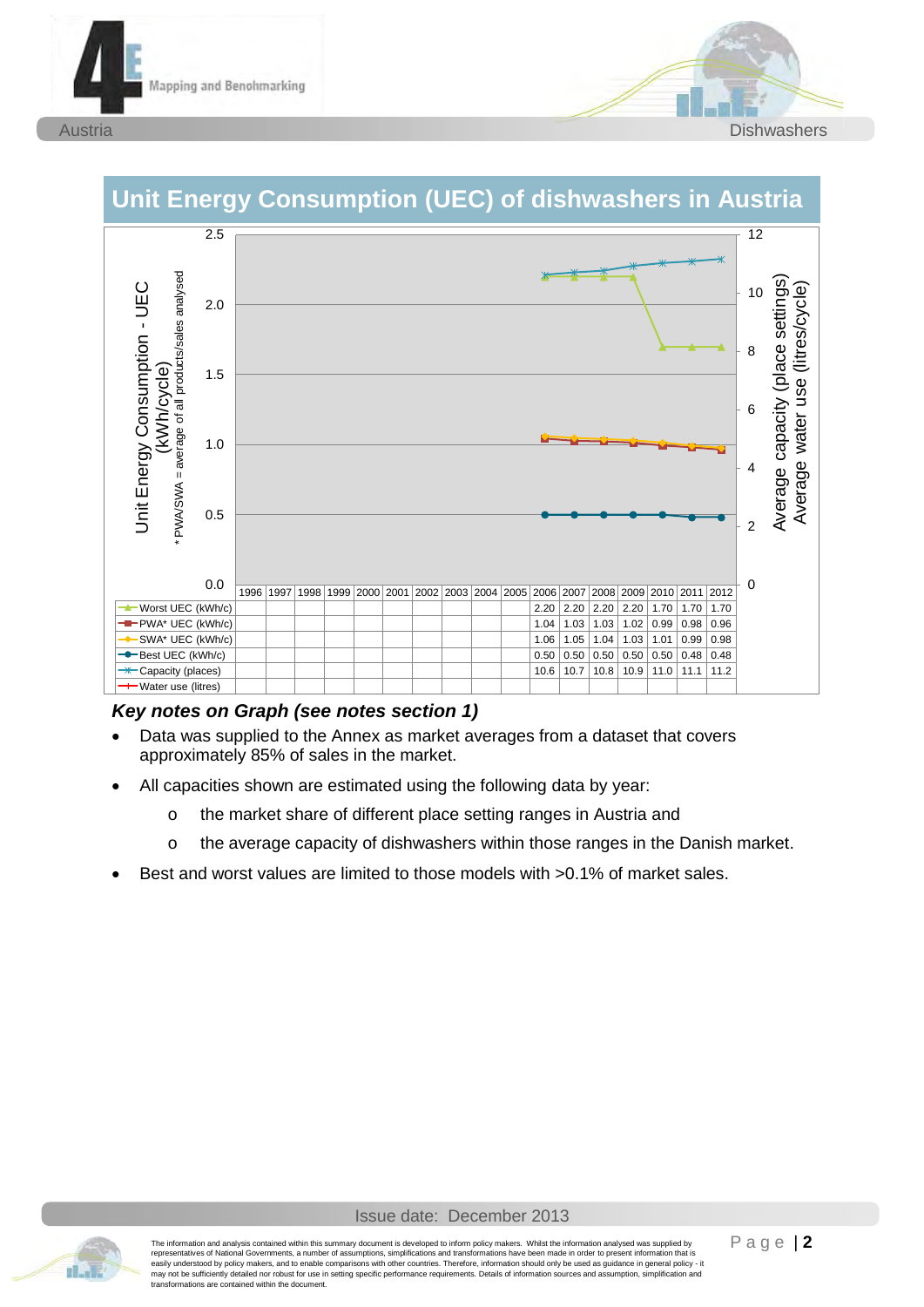





# **Unit Energy Efficiency (UEE) of dishwashers in Austria**

#### *Key notes on Graph (see notes section 1)*

- All UEE values are estimated from the average Unit Energy consumption (UEC) and the estimated capacity by year.
- UEC data was supplied to the Annex as market averages from a dataset that covers approximately 85% of sales in the market.
- All capacities shown are estimated using the following data by year:
	- o the market share of different place setting ranges in Austria and
	- o the average capacity of dishwashers within those ranges in the Danish market.
- This approach does not allow best or worst values for UEE to be reliably estimated.

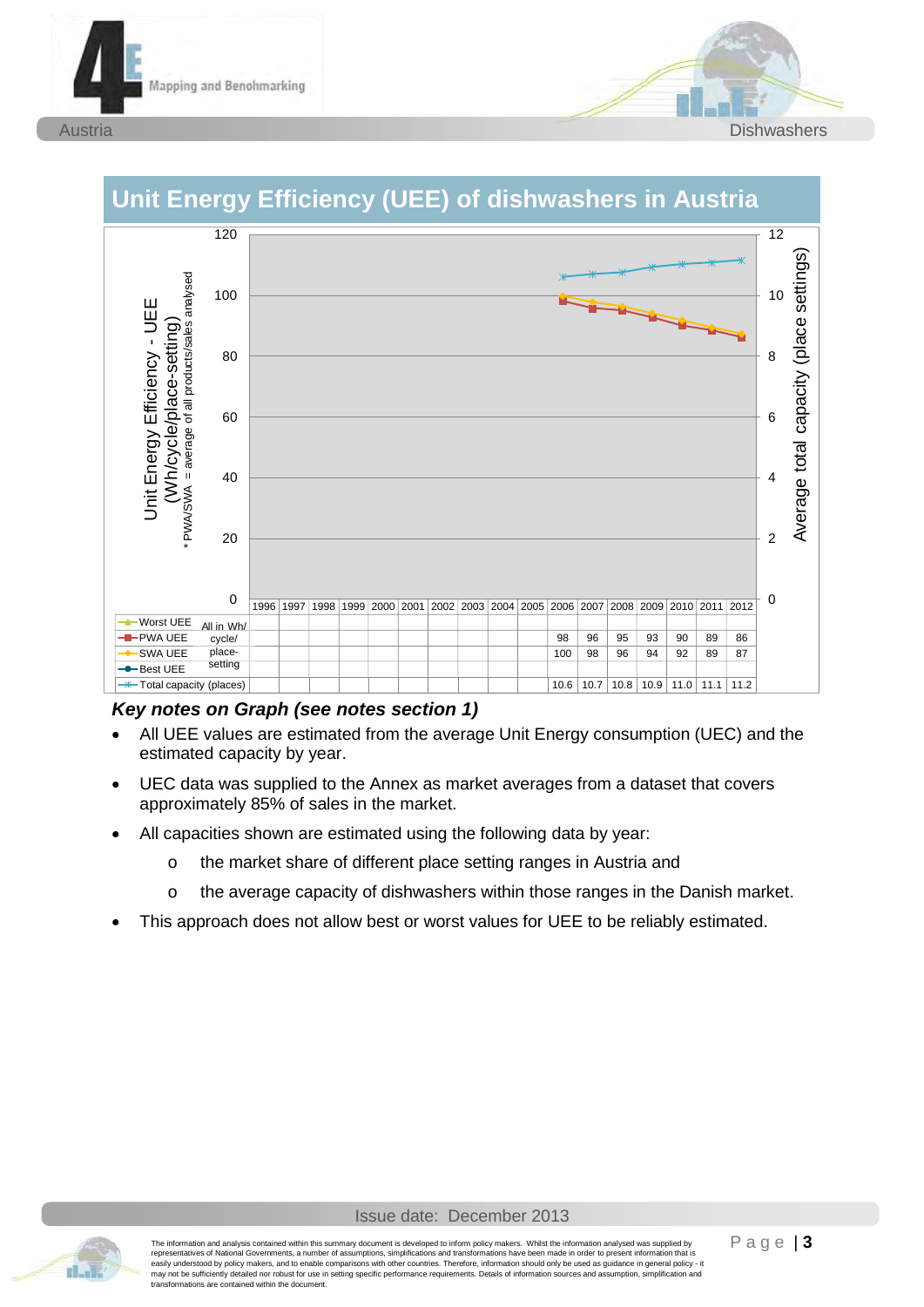





# **Energy Consumption of the installed stock of dishwashers**

#### *Key notes on Graph (see notes section 2)*

Total consumption data is estimated from the data on the number of dishwashers installed in the stock and the average specific consumption of dishwashers (Permanently occupied dwellings) in kWh/year.

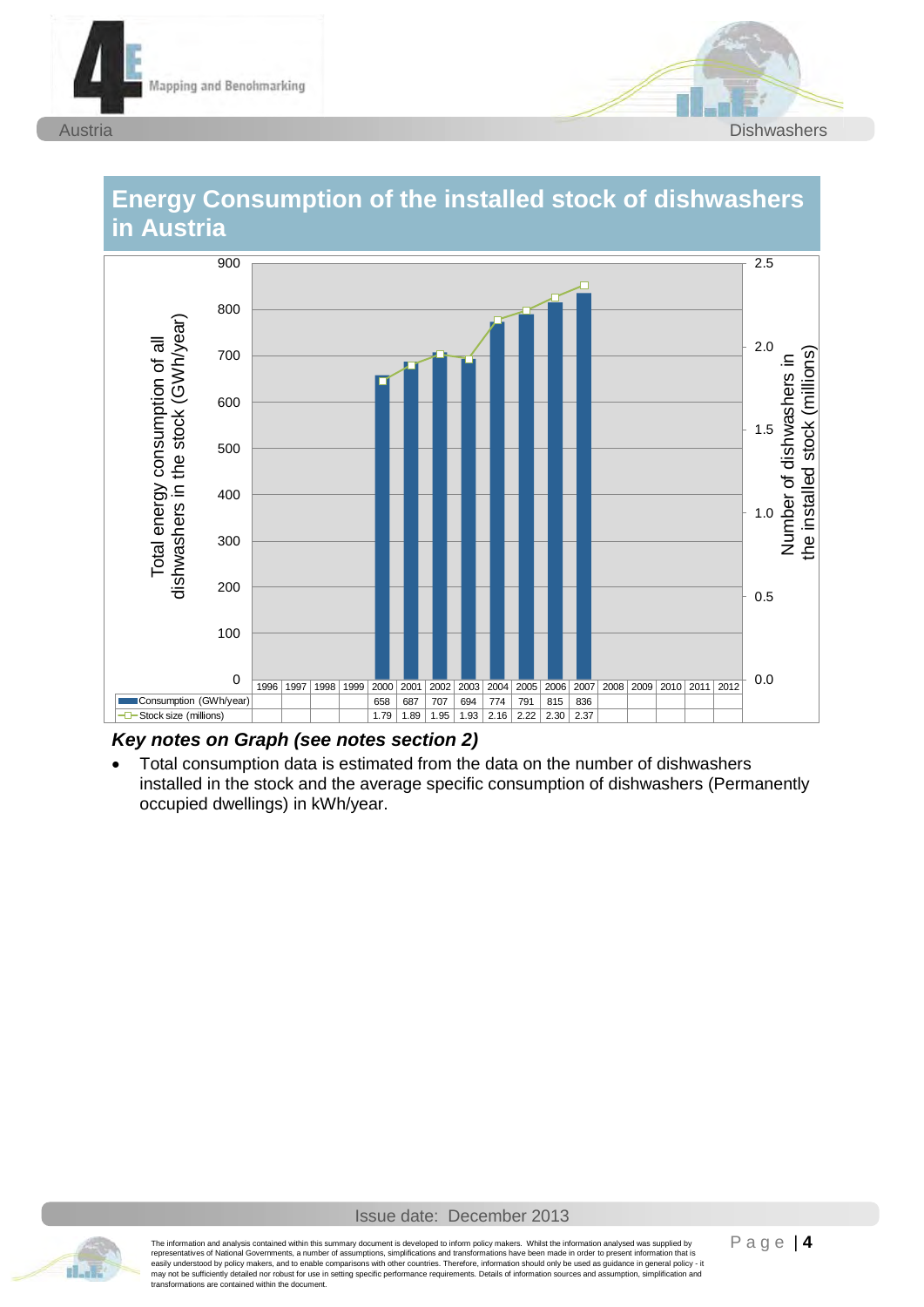



# **Major Policy Interventions (***see notes section 3)*

The European Union has two primary EU wide regulations related to dishwashers:

- **Minimum Efficiency Performance Standards (MEPS):** the Commission Regulation (EU) No 1016/2010 of 10 November 2010 defined a two-tier minimum Energy Efficiency Index (EEI) requirement of 71 for "*large"* units and 80 for "*small"* units. These minimum requirements are strengthened from 1st December 2013 to 63 and 71 respectively with and EEI of 63 applying to all units from 1st December 2016. A two-tier minimum requirement for drying efficiency also comes into force on 1st December 2013.
- x **Mandatory Labelling**: current EU labelling requirements were established by Commission Delegated Regulation (EU) No 1059/2010 of 28 September 2010. They show Energy Efficiency Index (EEI) by label categories A+++ through to a lowest level of D. The EEI boundaries do not align with previously used method of measured energy consumption for a full cycle corrected for water usage.

In November 1999, the European Committee of Domestic Equipment Manufacturers entered into a voluntary agreement<sup>1</sup> with the Commission with an overall target to reduce the specific energy consumption of household dishwashers by 20% until 31 December 2002 related to the base case figures of 1996. This included a two-stage programme to phase out less efficient units by stopping the import and production of '*large*' E and all F-G rated units by the end of 2000 and all D-E units by the end of 2003.

In addition there are a large number of regional, national, and local policy interventions used within the European Union.

There are programs in Austria which aim to improve energy efficiency by granting subsidies for suitable measures for the household sector. These subsidies have usually been designed as a contribution towards investment costs or as a loan with reduced interest rates. For purchasing energy efficient electrical appliances subsidies can be obtained from some regional electrical utilities. These subsidies are granted to all customers of the respective utility, regardless of whether the customer is the owner of a private household, an enterprise or a public institution.

The most innovative and popular measure in Austria is the long-term program for active climate protection (klima: aktiv - www.klimaaktiv.at ), that was launched in 2004 from the Environmental Ministry (Lebensministerium). The program's main focus lies on increasing the market share of energy efficient products and services. The overall goal is to reduce the greenhouse gas emissions. As part of the initiative klima: aktiv, the program of "Top products" – Platform for energy efficient appliances provides information on best and worst available products in the market (www.topprodukte.at), for household and commercial users.

REFERENCE: "Energy Efficiency Policies and Measures in Austria". Monitoring of Energy Efficiency in EU 27, Norway and Croatia (ODYSSEE-MURE). Austrian Energy Agency. Vienna, Austria September 2009.

 1 See http://www.ceced.org/ifede/easnet.dll/GetDoc?APPL=1&DAT\_IM=20DAAB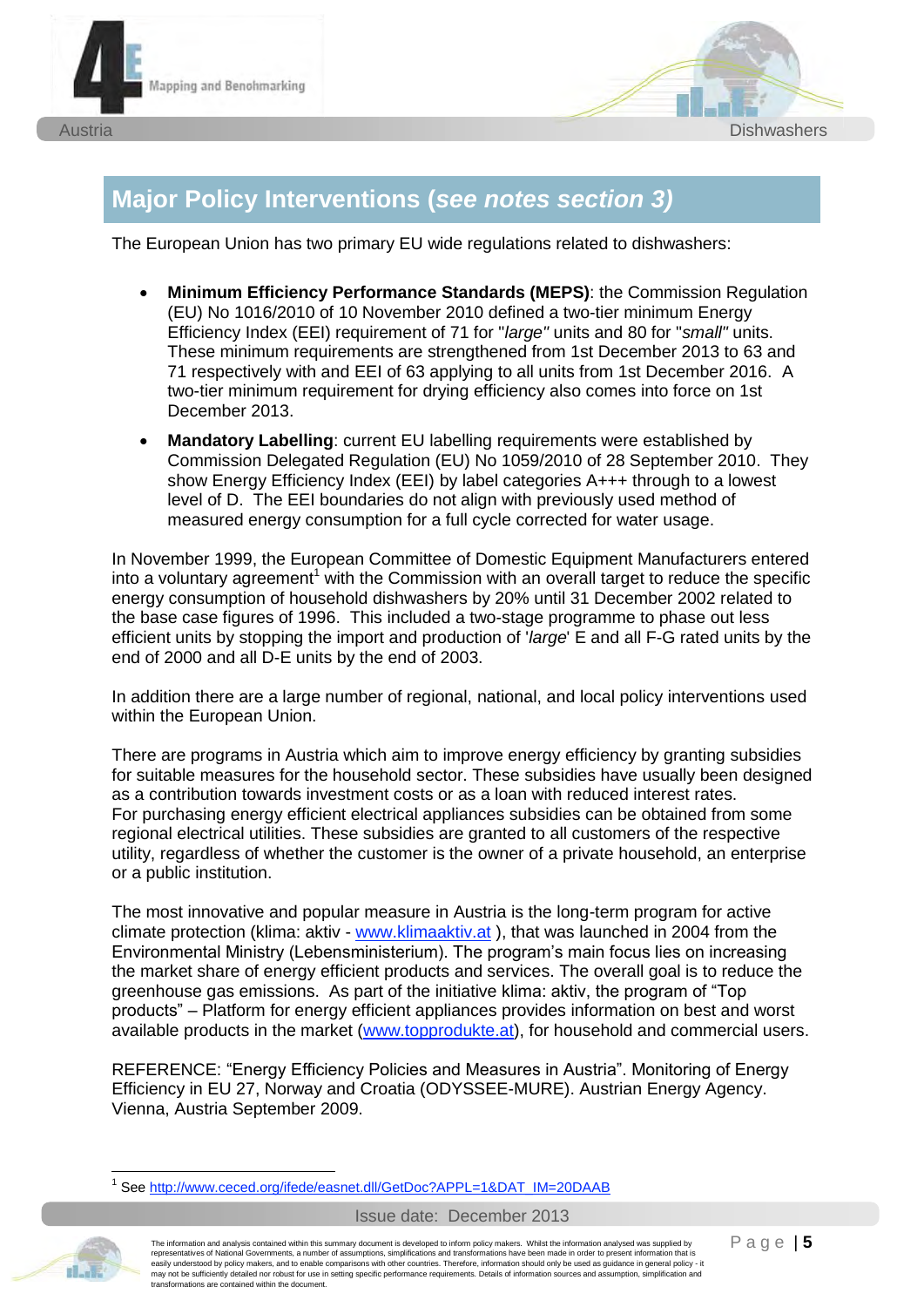



# **Cultural Issues (***see notes section 4)*

In 2007 the Austrian Statistics Agency initiated a project called "Electricity and Gas Daily Book", with the aim to look into more detail the consumption household energy. From this 2008 Micro-census it is known that about 71% of household have at least one dishwasher, and about 3% have two dishwashers.

About 75% of the devices are 60 cm wide and 25% are smaller (45 cm wide), to fit smaller households. In the households of up to 60  $m^2$  about 50% of the dishwashers are 45 cm wide, but as the household area increases the proportion of 45 cm wide dishwashers decreases.

36% of dishwashers are less than 5 years old, 43% are between 5 and 10 years old, and 20% are older than 10 years. The energy labelling for dishwashers is in force in Austria since 1999, through the *Energy consumption regulation BGBl. II Nr. 182/1999*. Results from the survey showed that 33,1% of the dishwashers were Class A, about 8% were Class B or other classes. Still, about 59% of the household respondents could not indicate the energy class of their dishwashers. For 16% of the devices there is a separate connection to hot water.

#### *EU wide cultural issues*

Due to the extremely diverse range of cultures within countries the EU (eg household sizes, building types and sizes, national and local income levels, etc), it only large scale observations can be made:

- Household numbers are rising in almost all member states, but the number of individuals within households is falling.
- Average buying power of households rose in all member states between 1996 and 2008.
- Dishwasher sales across the whole EU are increasing from approximately 6 to 7 million between 2006 and 2012.

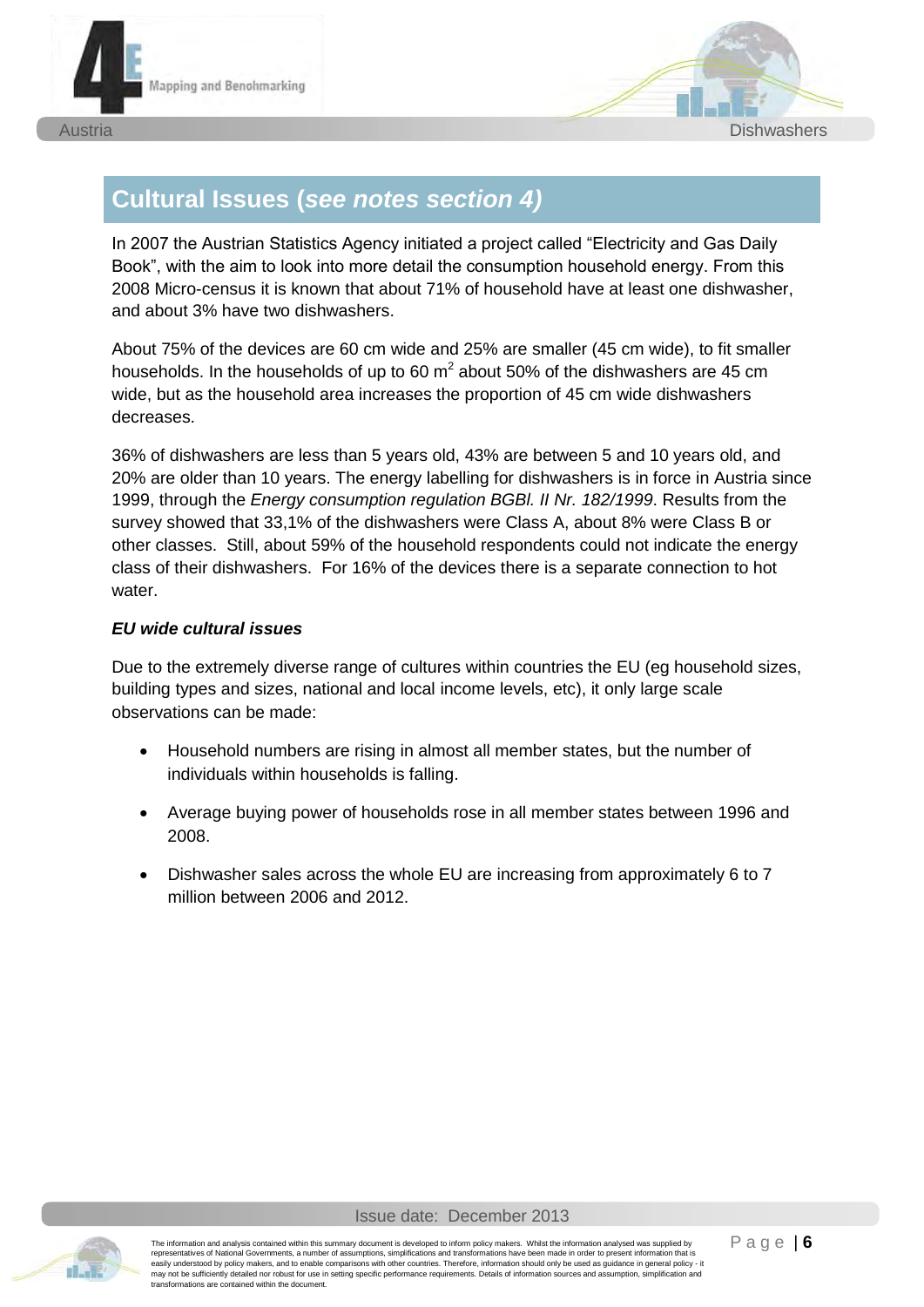



# *Section 1.* **Unit Energy Consumption and Unit Energy Efficiency Graphics**

#### *1.1 Test methodologies*

#### *1.1.1 Regulations*

The testing methodology summarised below refers to EN 60436:2008 (and the associated national derivates). This methodology is largely based on IEC 60436:2004 with some additional specific direction/ clarification added for application related to the EU directive requirements.

EN 60436:2008 supersedes EN 50242:1999 which was withdrawn on 1 September 2010. However, these standards are very similar with the following exceptions:

- 1) EN 60436:2008 includes methodologies to measure standby power.
- 2) EN 60436:2008 introduces the option for use of the AHAM defined load (although this is excluded from use in the EU labelling process).
- 3) EN 60436:2008 includes methodologies for the measurement of units using non15 $^{\circ}$ C inlet water (although this is excluded from use in the EU labelling process).
- 4) Introduces additional options for detergent specification.

#### **Performance and Labelling Requirements:**

The performance and labelling requirements prior to 30 November 2011 are set out in Commission Directive 97/17/EC of 16 April 1997 implementing Council Directive 92/75/EEC with regard to energy labelling of household dishwashers.

For machines entering this market after 1 December 2011, they must comply with:

- For labelling: the requirements established by Commission Delegated Regulation (EU) No 1059/2010 of 28 September 2010.
- Minimum performance standards for energy and cleaning efficiency (and from 2013 drying efficiency): the requirements established by Commission Regulation (EU) No 1016/2010 of 10 November 2010 implementing DIRECTIVE 2009/125/EC. (Note that this regulation also sets increasingly stringent performance requirements that come into force in 2013 and 2016, with a mandatory review no later than 2014).

Summary details of both the test methodology and the performance and labelling requirements are included below:

#### *1.1.1.1 Test Conditions:*

*General approach:* The test methodology defines how to establish the energy consumption (including standby power consumption); the washing and drying performance, and the water consumption of the dishwasher.

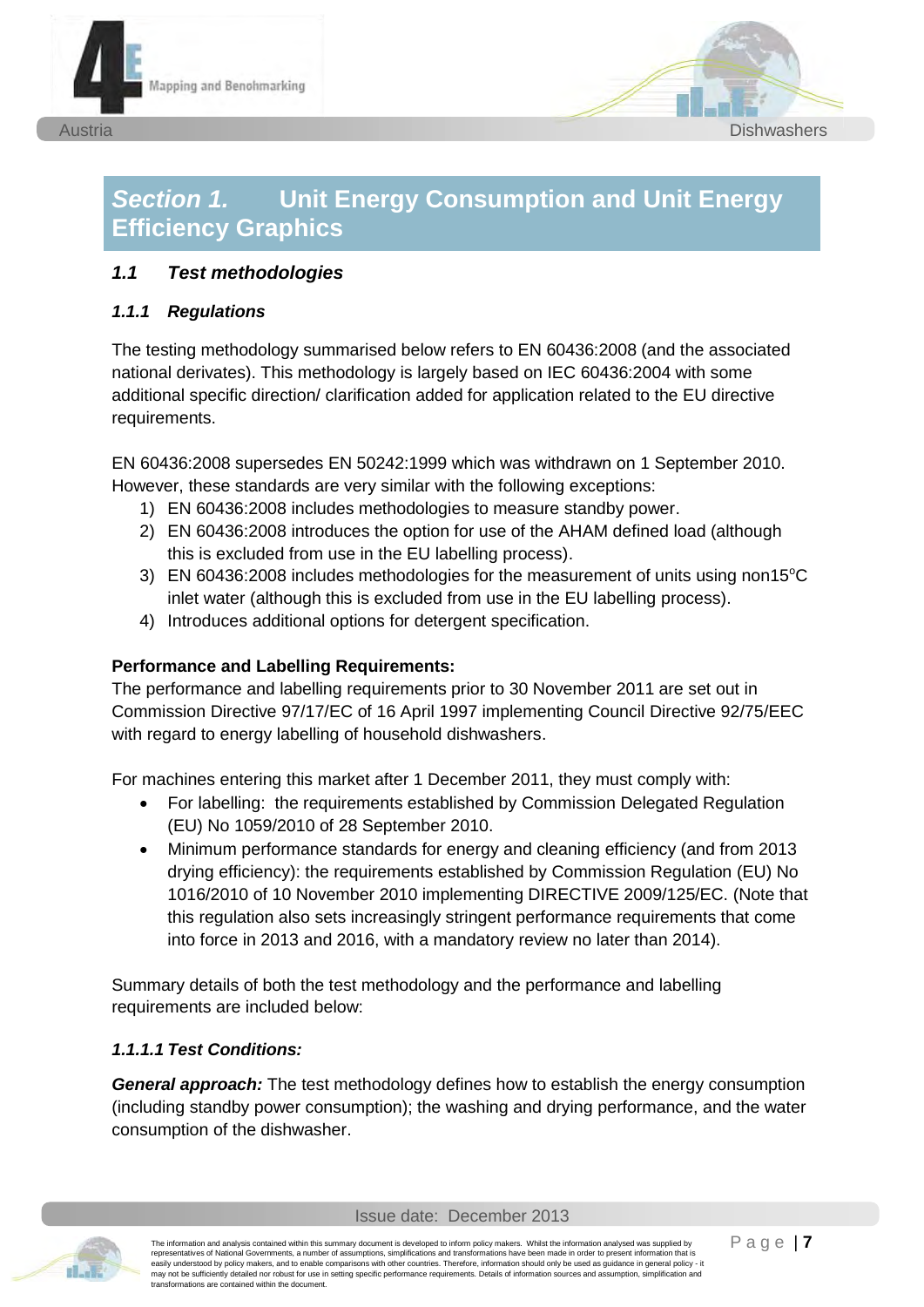

The specification requires at least 5 cycles to be performed on a single machine with the average of resulting values used for declarations.

Note that the requirement to measure standby power was only introduced in regulation 1059/2010 and inclusion of standby power in product declarations was not required until 2011.

*Rated Capacity:* The rated capacity of the dishwasher is defined as the whole number of place settings together with the serving pieces stated by the manufacturer, which can be cleaned and dried when loaded in accordance with the manufacturer's instructions.

A place setting (a set of crockery, glass, and cutlery for use by one person) and the associated serving pieces are defined.

**Test load:** The test load consists of the whole number of complete place settings plus the corresponding serving pieces which together comprise the manufacturer's rated capacity. While the test methodology specifies two load options (referred to Annex A and Annex B which correspond to the "IEC" and "AHAM" loads), for compliance with the EU labelling requirements, only the Annex A IEC load can be used in the test.

(NOTE: The reference machine always uses a 12 piece IEC load irrespective of the load used on the test machine).

*Soiling Agent:* The make-up of the soiling agents includes the following:

The following soiling agents are required:

Dinner plates: Quarter sections of egg yolk, mashed potatoes, ground beef/tomato paste mix, and red raspberry preserves with coffee grounds

- $\bullet$  milk
- tea
- minced meat
- $\bullet$  egg
- x oat flakes

The standard prescribes the specific preparation of these material, and method of application and drying.

*Cycle, Programme and Time:* A cycle is defined as a complete washing, rinsing, and drying process consisting of a series of operations as defined by the programme selected.

The test the programme to be used is the programme recommended by the manufacturer for a normally soiled load (a programme for normal use, using normal table ware, excluding cooking utensils).

The cycle time is broadly defined as the time measured from the initiation of the program (excluding any user programmed delay) until all activity ceases. Activity is considered to have ceased when the power consumption reverts to a steady state condition that persists indefinitely without user intervention. If there is no activity after the end of the program, the cycle time is equal to the program time.

#### Issue date: December 2013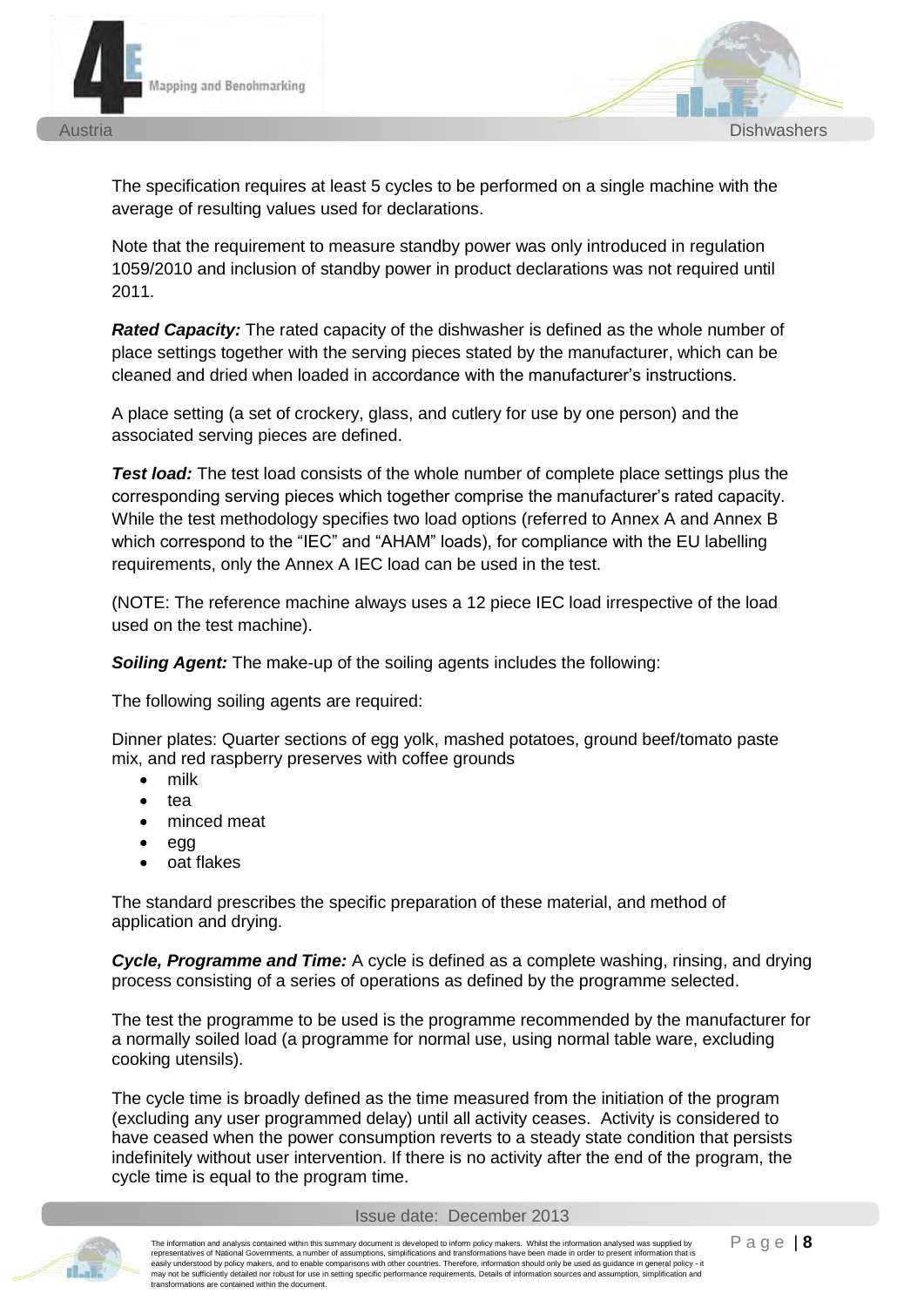

*Cleansing Performance:* The test method for cleansing performance of the dishwasher under test is based on a comparison of the performance of the unit under test with the performance of the reference unit, and is conducted in conjunction with the energy performance test. Algorithms are provided to allow the calculation of an index for the measurement of wash performance (PC).

Under Directive 97/17/EC wash quality was required to be declared on an A-G scale on the product label.

The table below gives the A-G rating for a given wash performance index from Directive 97/17/EC.

| Cleaning performance class | Cleaning performance index $P_c$ as defined<br>in the harmonized standards referred to in<br>Article 1 (2), using a standard cycle |
|----------------------------|------------------------------------------------------------------------------------------------------------------------------------|
|                            | $P_c > 1.12$                                                                                                                       |
| B                          | $1,12 \ge P_c > 1,00$                                                                                                              |
| $\mathcal{C}$              | $1,00 \ge P_c > 0,88$                                                                                                              |
| D                          | $0.88 \ge P_c > 0.76$                                                                                                              |
| E                          | $0.76 \ge P_c > 0.64$                                                                                                              |
| F                          | $0.64 \ge P_c > 0.52$                                                                                                              |
| G                          | $0.52 \ge P_c$                                                                                                                     |

Table 2

However, under the more recent delegated regulation 1059/2010, there is no longer a requirement to declare the wash quality on the energy label, but Regulation 1016/2010 requires a minimum "cleaning efficiency index" (redefined and denoted by  $I_c$ ) of 1.12 (equating to A performance under the previous labelling requirements).

**Drying Performance:** The drying performance test is conducted separately from the wash performance/energy test/water consumption test but uses the same cycle and load size. An unsoiled load is used for the drying test.

The drying performance<sup>2</sup> is calculated (as an index) based on the number and size of droplets of water remaining after the test relative to the reference machine. An algorithm is then used to determine drying index to be declared.

The calculation methodology and declaration requirements remain unchanged between Directive 97/17/EC and delegated regulation 1059/2010. Both require drying performance to be declared on an A-G scale on the product label (although the actual label differs). The table below gives the A-G rating for a given drying performance index.



<sup>-</sup><sup>2</sup> Note that both 2010 regulations define drying performance as a "drying efficiency" defined by a value I<sub>D</sub>, However, the methodology for calculating  $I<sub>D</sub>$  is identical to that for calculating the preceding drying performance index  $P_D$  and the actual labelling bands remain identical.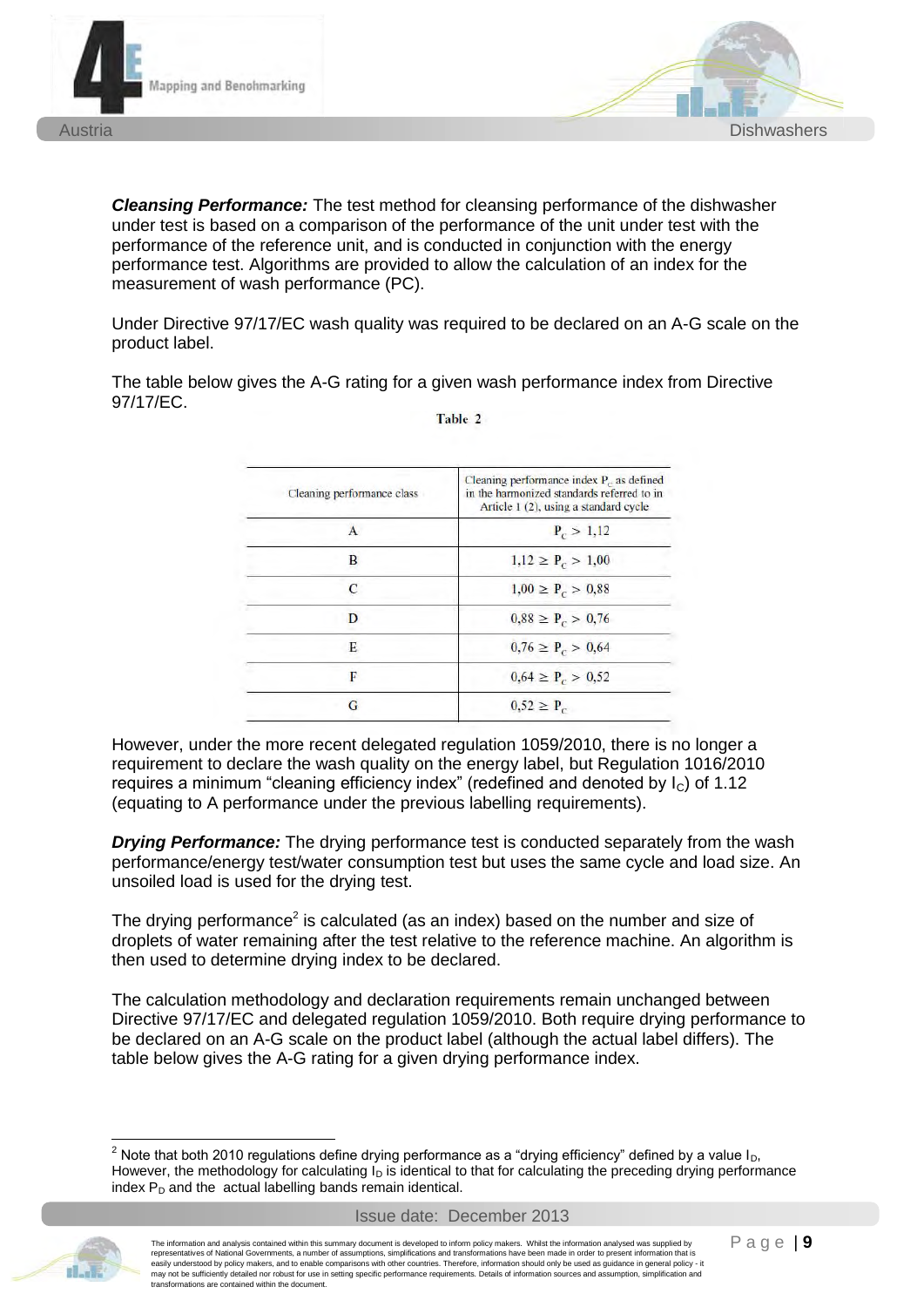



| Table 3 |  |  |
|---------|--|--|
|         |  |  |

| Drying performance class | Drying performance index $P_p$ as defined<br>in the harmonized standards referred to in<br>Article 1(2) |  |  |  |
|--------------------------|---------------------------------------------------------------------------------------------------------|--|--|--|
|                          | $P_p > 1,08$                                                                                            |  |  |  |
| B                        | $1.08 \ge P_p > 0.93$                                                                                   |  |  |  |
|                          | $0.93 \ge P_{\rm o} > 0.78$                                                                             |  |  |  |
| D                        | $0.78 \ge P_p > 0.63$                                                                                   |  |  |  |
| F                        | $0.63 \ge P_{\rm p} > 0.48$                                                                             |  |  |  |
| F                        | $0.48 \ge P_p > 0.33$                                                                                   |  |  |  |
| G                        | $0.33 \ge P_{\rm D}$                                                                                    |  |  |  |

From 1 December 2013, delegated regulation 1059/2010 places a minimum drying efficiency requirement of 1.08 for units with rated capacity of 8 settings or above, and 0.86 for units with rated capacity of less than 7 settings.

**Stand-by:** The performance and labelling requirements set out in 97/17/EC do not require the measurement or declaration of any aspect of stand-by power.

However, regulation 1059/2010 requires the measurement of two stand-by power modes:

- x **off-mode:** a condition where the household dishwasher is switched off using appliance controls or switches accessible to and intended for operation by the end-user during normal use to attain the lowest power consumption that may persist for an indefinite time while the household dishwasher is connected to a power source and used in accordance with the supplier's instructions; where there is no control or switch accessible to the end-user, 'off-mode' means the condition reached after the household dishwasher reverts to a steady-state power consumption on its own;
- **left-on mode**: the lowest power consumption mode that may persist for an indefinite time after completion of the programme and unloading of the household dishwasher without any further intervention by the end-user.

Both modes are then incorporated in the energy consumption and efficiency calculation.

However, the measurement of neither mode is specified in EN 60436:2008 and the regulation 1059/2010 simply requires that they "shall be obtained by reliable, accurate and reproducible measurement methods, which take into account the recognised state-of-the-art measurement methods". However, EN50564 (the EU version of IEC standby measurement standard) can be used for this purpose.

*Water consumption:* The measurement of total water consumption is taken during the energy consumption test. For labelling regulations, all water consumption is based on cold water supply.

Declaration of annual water consumption is required on the energy label (where annual consumption = cycle consumption x 280 cycles per Annum).



The information and analysis contained within this summary document is developed to inform policy makers. Whilst the information analysed was supplied by representatives of National Governments, a number of assumptions, simplifications and transformations have been made in order to present information that is easily understood by policy makers, and to enable comparisons with other countries. Therefore, information should only be used as guidance in general policy - it may not be sufficiently detailed nor robust for use in setting specific performance requirements. Details of information sources and assumption, simplification and transformations are contained within the document.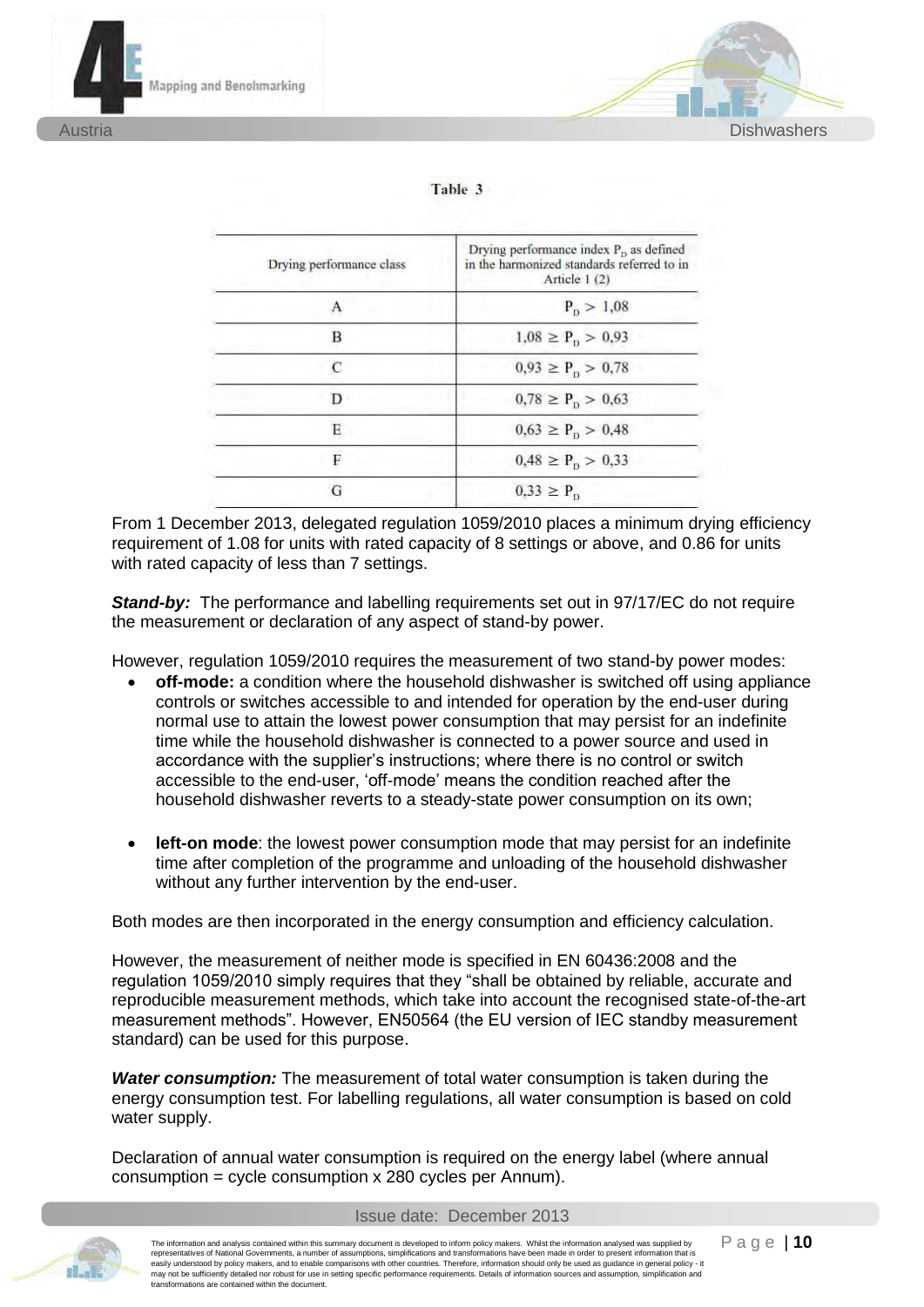



*Embodied Water Energy/ Nominal Water Inlet Temperature:* While the test methodology provides for several water inlet temperatures, in the European energy labelling test, the nominal cold water inlet temperature is 15 °C. Adjustments for embodied energy in the water are made for supplies that vary from this temperature.

**Water Hardness:** For energy label purposes only water of 2,5 +/- 0,5 mmol/l shall be used.

*Detergent/ Rinse Agent/Water Softener:* The quantity and formula of the detergent, rinse aid and (if required) water softening salt is proscribed.

*Noise:* Airborne acoustical noise measurement is required for declaration under both new and old regulations. However, two further standards are referenced for measurement (EN 60704-2-3) and determination (EN 60704-3).

*Ambient Temperature:* The ambient temperature and the relative humidity measured during the tests shall be reported in the test report.

- Ambient temperature of the room:  $(23 \pm 2)$  °C
- Relative humidity:  $(55 \pm 5)$  % RH

*Order of Tests:* The methodology specifies that cleaning performance test is performed first, followed by the drying performance. The determination of energy, water and cycle/program time is done in conjunction with a cleaning performance test.

No specification is yet included on how or when the standby consumption is measure.

#### *Energy Consumption:*

Total energy consumption for a cycle is the sum of electrical consumption for the full cycle, plus embodied water energy (pre 2011, this value was referred to as C, but now referred to as *Et* ).

The energy consumption and water consumption are measured for each complete cycle.

Energy consumption and declarations are then calculated as follows:

#### From 1 March 1999 to 30<sup>th</sup> December 2010.

Total energy consumption to be declared is as per cycle.

Calculation of label class  $E_t$  is:

 $E_t = C/Cr$ 

**Where** 

*Cr = 1.35 + (0.025 \* place settings) [for 10 or more place settings]*



The information and analysis contained within this summary document is developed to inform policy makers. Whilst the information analysed was supplied by representatives of National Governments, a number of assumptions, simplifications and transformations have been made in order to present information that is easily understood by policy makers, and to enable comparisons with other countries. Therefore, information should only be used as guidance in general policy - it may not be sufficiently detailed nor robust for use in setting specific performance requirements. Details of information sources and assumption, simplification and transformations are contained within the document.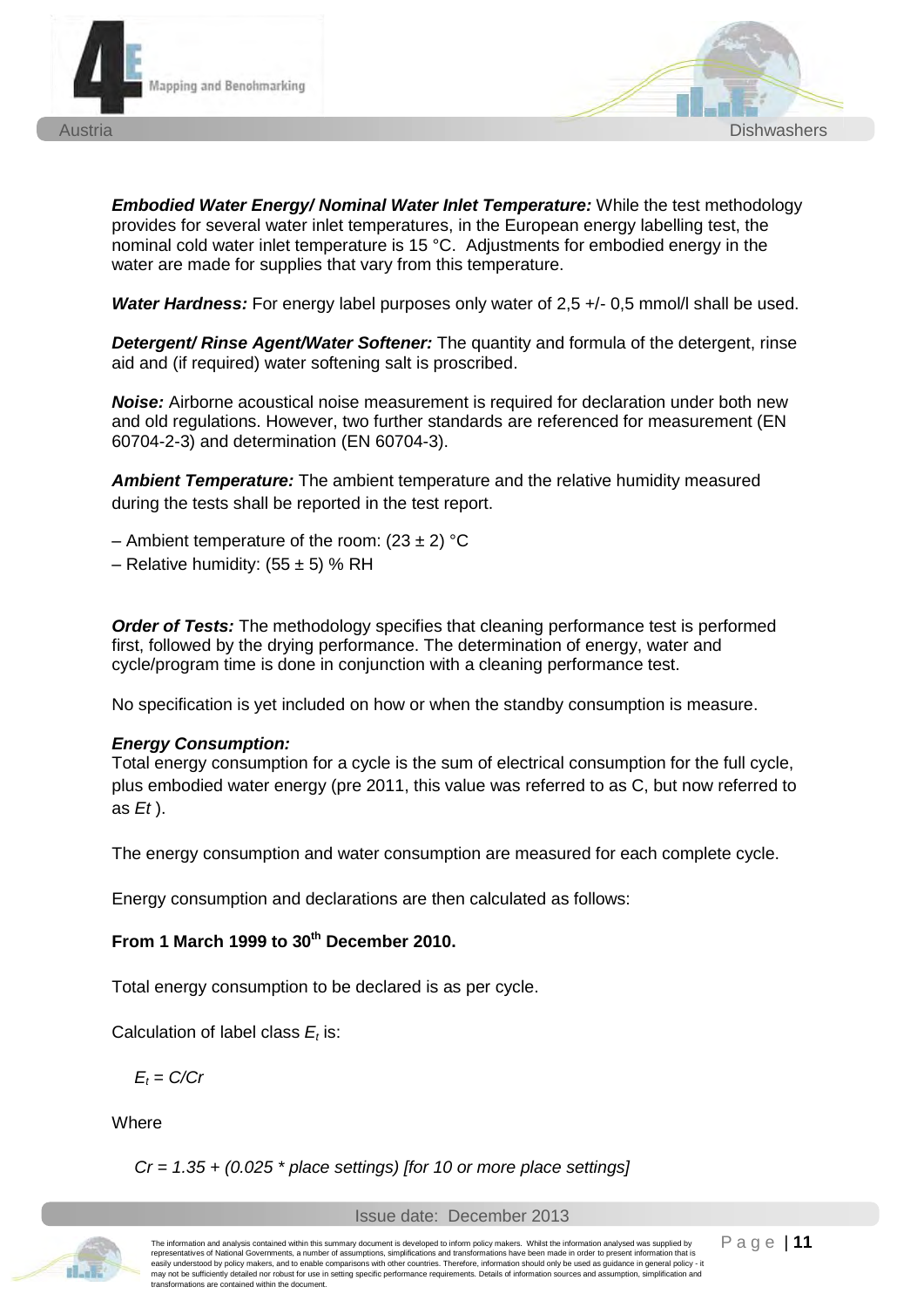



#### *Cr = 0.45 + (0.09 \* place settings) [for 9 or less place settings]*

Labelling class is then defined from the following table:

Table 1

| <b>Energy efficiency class</b> | Energy efficiency index E <sub>r</sub> |
|--------------------------------|----------------------------------------|
| А                              | $E_1 < 0.64$                           |
| B                              | $0.64 \le E_{\rm r} < 0.76$            |
| $\epsilon$                     | $0.76 \le E_{\rm r} < 0.88$            |
| D                              | $0.88 \le E_{\rm r} < 1.00$            |
| Е                              | $1,00 \le E_t < 1,12$                  |
| F                              | $1,12 \le E_{\rm r} < 1,24$            |
| G                              | $E_{r} \ge 1,24$                       |

#### **From 1st January 2011.**

*E*= Measured energy consumption for a full cycle corrected for embodied water energy

The Annual Energy Consumption  $(AE_c)$  is calculated by:

$$
AE_C = E_t \times 280 + \frac{\left[P_o \times \frac{525\,600 - (T_t \times 280)}{2} + P_l \times \frac{525\,600 - (T_t \times 280)}{2}\right]}{60 \times 1\,000}
$$

Where:

- 280 washes is the assumed washes/year.
- Pl is standby "left-on mode"
- Po is standby "off mode"
- $\bullet$  T is cycle time

(Note that there is a separate but similar algorithm for units with a power management system).

The standard energy consumption  $(SAE_c)$  is

*SAEc = 378 + (7 \* place settings) [for 10 or more place settings]* 

*SAEc = 126 + (25.2 \* place settings) [for 9 or less place settings]* 

The Energy Efficiency Index (EEI) is the derived by

 $EEl = (AE_{c}/SAE_{c}) \times 100$ 



The information and analysis contained within this summary document is developed to inform policy makers. Whilst the information analysed was supplied by representatives of National Governments, a number of assumptions, simplifications and transformations have been made in order to present information that is<br>easily understood by policy makers, and to enable comparisons wit may not be sufficiently detailed nor robust for use in setting specific performance requirements. Details of information sources and assumption, simplification and transformations are contained within the document.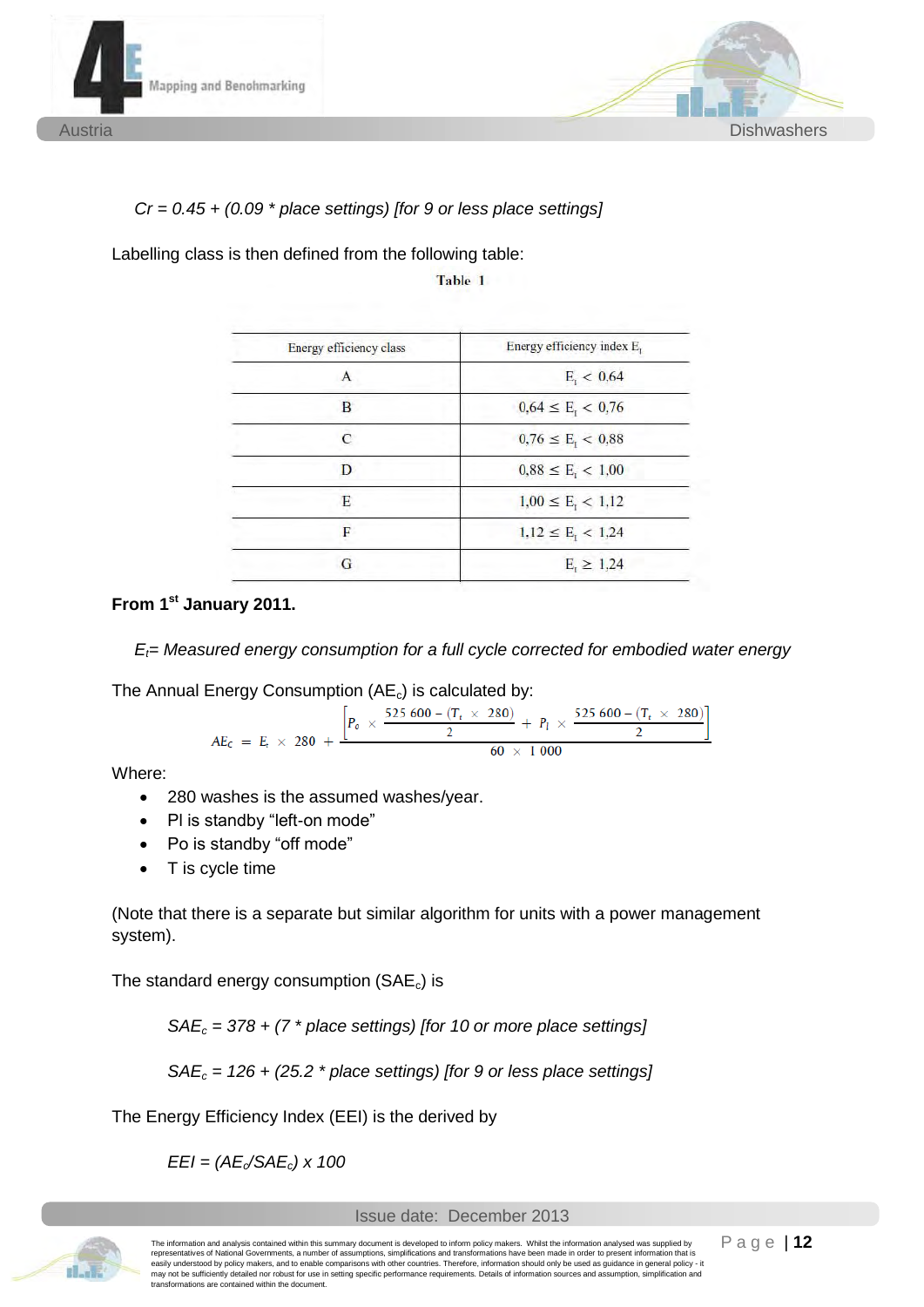



The labelling category is then allocated based on the following table (NOTE. The new label introduces three new bands, A+, A++ and A+++ with the lowest level being D. *EEI* values used in new regulations do not align with the previously used  $E_t$  values).<br>Energy efficiency classes

| Energy efficiency class  | <b>Energy Efficiency Index</b> |  |  |
|--------------------------|--------------------------------|--|--|
| $A$ +++ (most efficient) | EEI < 50                       |  |  |
| $A++$                    | $50 \leq EEI \leq 56$          |  |  |
| $A +$                    | $56 \leq EEI \leq 63$          |  |  |
| A                        | $63 \leq EEI \leq 71$          |  |  |
| B                        | $71 \leq EEI \leq 80$          |  |  |
| C                        | $80 \leq EEI \leq 90$          |  |  |
| D (least efficient)      | $EEI \geq 90$                  |  |  |

Regulation 1016/2010 requires units to meet the following minimum efficiency levels:

#### **From 1st December 2011.**

- a) Units with rated capacity of 10 settings and a width equal to or less than 45cm are required to have an EEI of less than 80.
- b) All units not specified in a) above are required to have an EEI of less than 71.

#### **From 1st December 2013.**

- a) Units with rated capacity of 10 settings and a width equal to or less than 45cm are required to have an EEI of less than 71.
- b) Units with a rated capacity of 11 settings or greater, or with 10 settings and a width greater than 45cm are required to have an EEI of less than 63.

### **From 1st December 2016.**

Units with rated capacity of 8 or 9 settings, and units with a rated capacity of 10 settings and a width equal to or less than 45cm, are required to have an EEI of less than 63.

#### *1.2 Product Classifications*

The test methodology applies to electric dishwashers for household use that are supplied with hot and/or cold water (although only the cold water supply can be used within the context of EU MEPS and labelling).

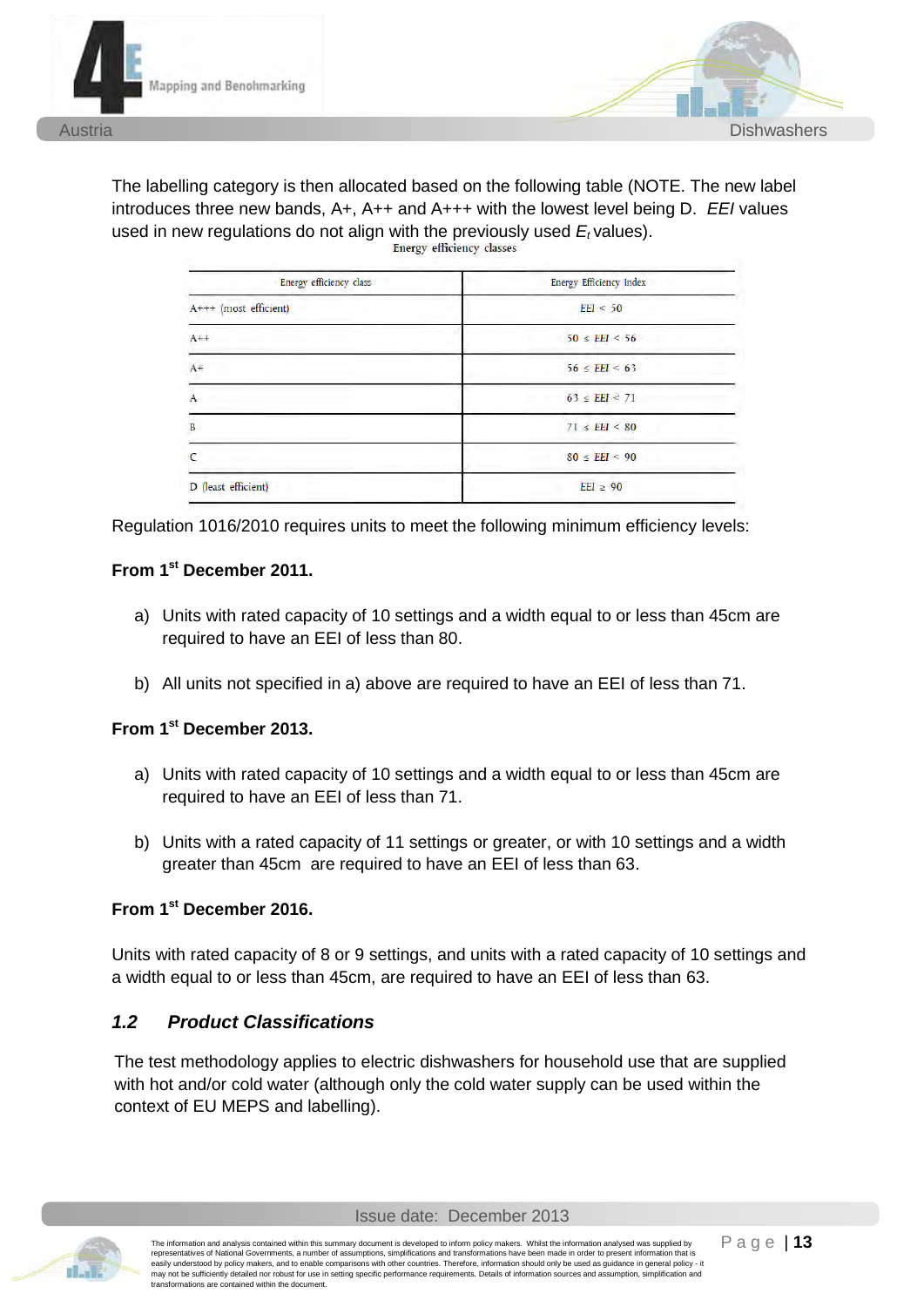



#### **Definition**

A dishwasher machine which cleans, rinses, and dries dishware, glassware, cutlery, and, in some cases, cooking utensils by chemical, mechanical, thermal, and electric means. A dishwasher may or may not have a specific drying operation at the end of the programme.

The MEPS regulations apply only to units designed for domestic use.

#### *1.3 Data sources*

*Sources:* Data is sourced from GfK data. All data was provided as market averages in the form shown in the table below:

| <b>Metric</b>                                       | <b>Year</b> |
|-----------------------------------------------------|-------------|
| Product Weighted Energy Consumption [kWh per cycle] |             |
| Sales Weighted Energy Consumption [kWh per cycle]   |             |
| Best Energy Consumption* [kWh per cycle]            |             |
| Worst Energy Consumption* [kWh per cycle]           |             |
| Coverage %                                          |             |
| Sales split by Place Setting Group [Thousand Units] |             |
| Sales split by Energy Label [Thousand Units]        |             |
|                                                     |             |

\*minimum market share 0.1%

The datasets submitted are reported to cover approximately 85% of sales in the Austrian market in all years. The number of models and sales analysed by product category are presented in the tables below.

|                  | 2006    | 2007    | 2008    | 2009    | 2010    | 2011    | 2012    |
|------------------|---------|---------|---------|---------|---------|---------|---------|
| Sales in dataset | 148.414 | 152.940 | 155.878 | 164.346 | 172.324 | 177.951 | 181.756 |
| Sales analysed   | 144.544 | 151.342 | 155.592 | 164.220 | 172.208 | 177.884 | 181.741 |
| % Sales included | 97%     | 99%     | $100\%$ | $100\%$ | 100%    | $100\%$ | 100%    |

#### *1.4 Data manipulations and specific limitations*

#### *1.4.1 Overview of the mapping and benchmarking process*

There are essentially 4 stages to the mapping and benchmarking process for dishwashers as detailed below:

| Stage:                                 | <b>Description</b>                                                                                                                                                                                                                            |
|----------------------------------------|-----------------------------------------------------------------------------------------------------------------------------------------------------------------------------------------------------------------------------------------------|
| 1. Data Cleaning and<br>Pre-processing | • Removal of duplicate entries<br>Pre-processing to align all terminology and reported test values to be<br>$\bullet$<br>consistent between countries<br>• Assigning of local, mapping and benchmarking and EU categories<br>Etc<br>$\bullet$ |
| 2. Production of<br>mapping outputs    | Production of mapping outputs based on local test methodologies<br>$\bullet$                                                                                                                                                                  |

Issue date: December 2013



The information and analysis contained within this summary document is developed to inform policy makers. Whilst the information analysed was supplied by representatives of National Governments, a number of assumptions, simplifications and transformations have been made in order to present information that is representatives of valuorial covernments, a number of assumptions, simplifications are unable to the contributions of the protected by policy and to enable comparisons with our policy - it enable comparisons with other cou may not be sufficiently detailed nor robust for use in setting specific performance requirements. Details of information sources and assumption, simplification and transformations are contained within the document.

Page | **14**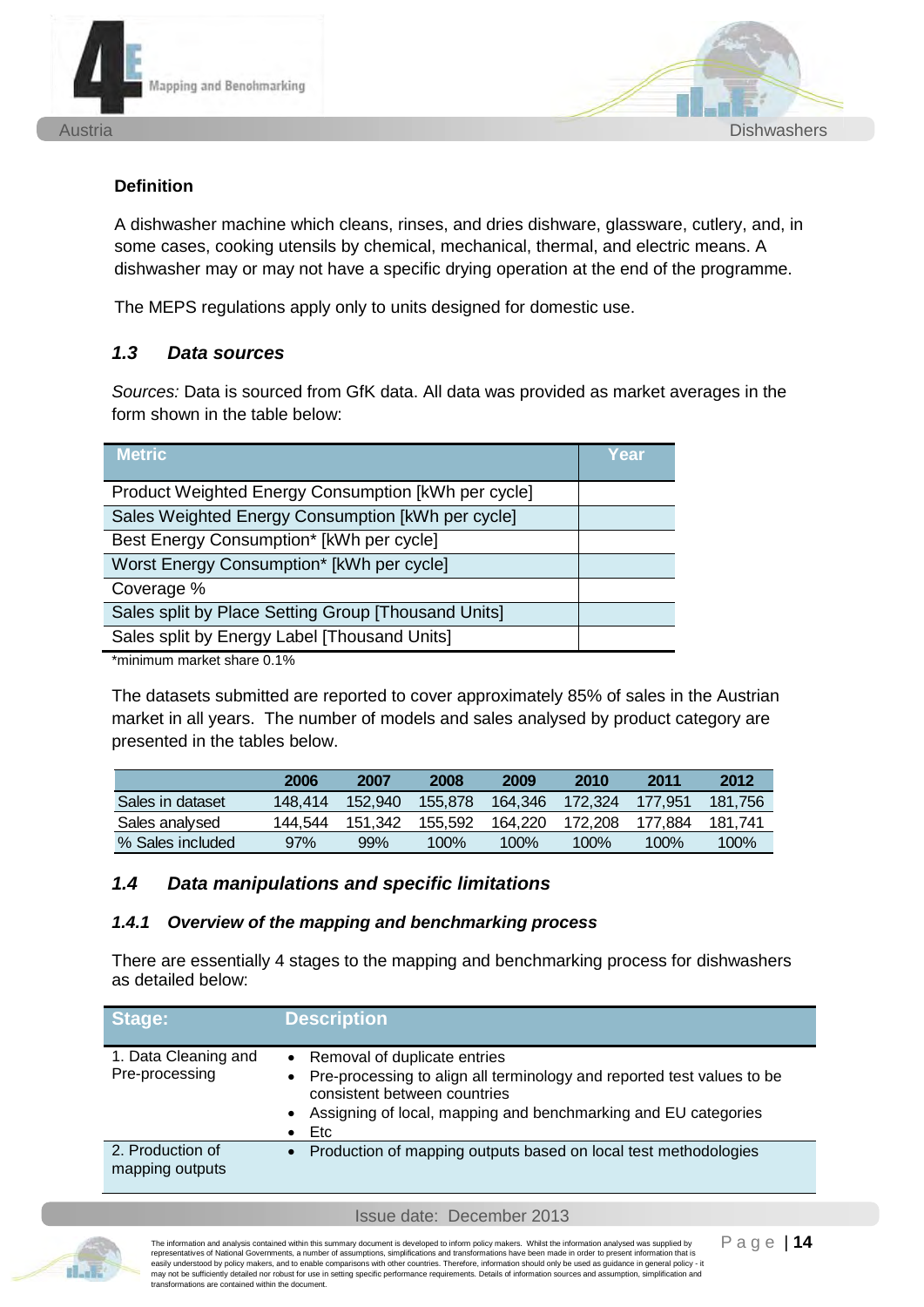



| Stage:                                   | <b>Description</b>                                                                                                    |
|------------------------------------------|-----------------------------------------------------------------------------------------------------------------------|
| 3. Normalisation of<br>test data         | • Calculation of full cycle Unit Energy Consumptions<br>Normalisation for test temperature differentials<br>$\bullet$ |
| 4. Production of<br>Benchmarking outputs | • Post processing of benchmarking results<br>Production of benchmarking report<br>$\bullet$                           |

The details of this process are described in two supporting documents that accompany this mapping report:

- 1. The **product definition** describes the exact characteristics of the product being analysed; the energy metrics that will be calculated; the technological, usage and other characteristics that will be considered; and any other policy or cultural information that will be collected.
- 2. The **summary of approach** provides an overview of the mapping and benchmarking process for analyzing dishwashers for all countries and regions.

These documents can be found at the annex website:

http://mappingandbenchmarking.iea-4e.org/matrix?type=product&id=11

Aspects of the Austrian analysis that are specific to the local dataset or regulations are described below.

#### *1.4.2 Specific cautions for the Austria data*

#### *1.4.2.1 Data cleaning*

No data cleaning was undertaken.

#### *1.4.2.2 Data processing specific to the Austria dataset*

Average capacity was not available and so a surrogate average capacity for Austria was calculated using a combination of available capacity data for both Austria and Denmark. The calculation is as follows:

*Average capacity in year Y =*  $\sum$  *(market share of place setting group 1-n \* average capacity of dishwashers in Denmark in place setting group 1-n)*

Where the market share in Austria by place setting is:

| Number of place settings | 2006    | 2007  | 2008  | 2009  | 2010  | 2011    | 2012  |
|--------------------------|---------|-------|-------|-------|-------|---------|-------|
| 6-7                      | $2.0\%$ | 2.3%  | 2.5%  | 2.0%  | 1.7%  | $1.6\%$ | 1.6%  |
| $8 - 9$                  | 17.8%   | 15.2% | 14.5% | 14.7% | 15.0% | 16.1%   | 15.0% |
| 10-11                    | 78.8%   | 81.2% | 78.7% | 60.4% | 53.5% | 48.5%   | 45.3% |
| >12                      | 1.4%    | 1.3%  | 4.3%  | 22.9% | 29.8% | 33.7%   | 38.0% |

with the Danish average capacities by place setting group over time below:

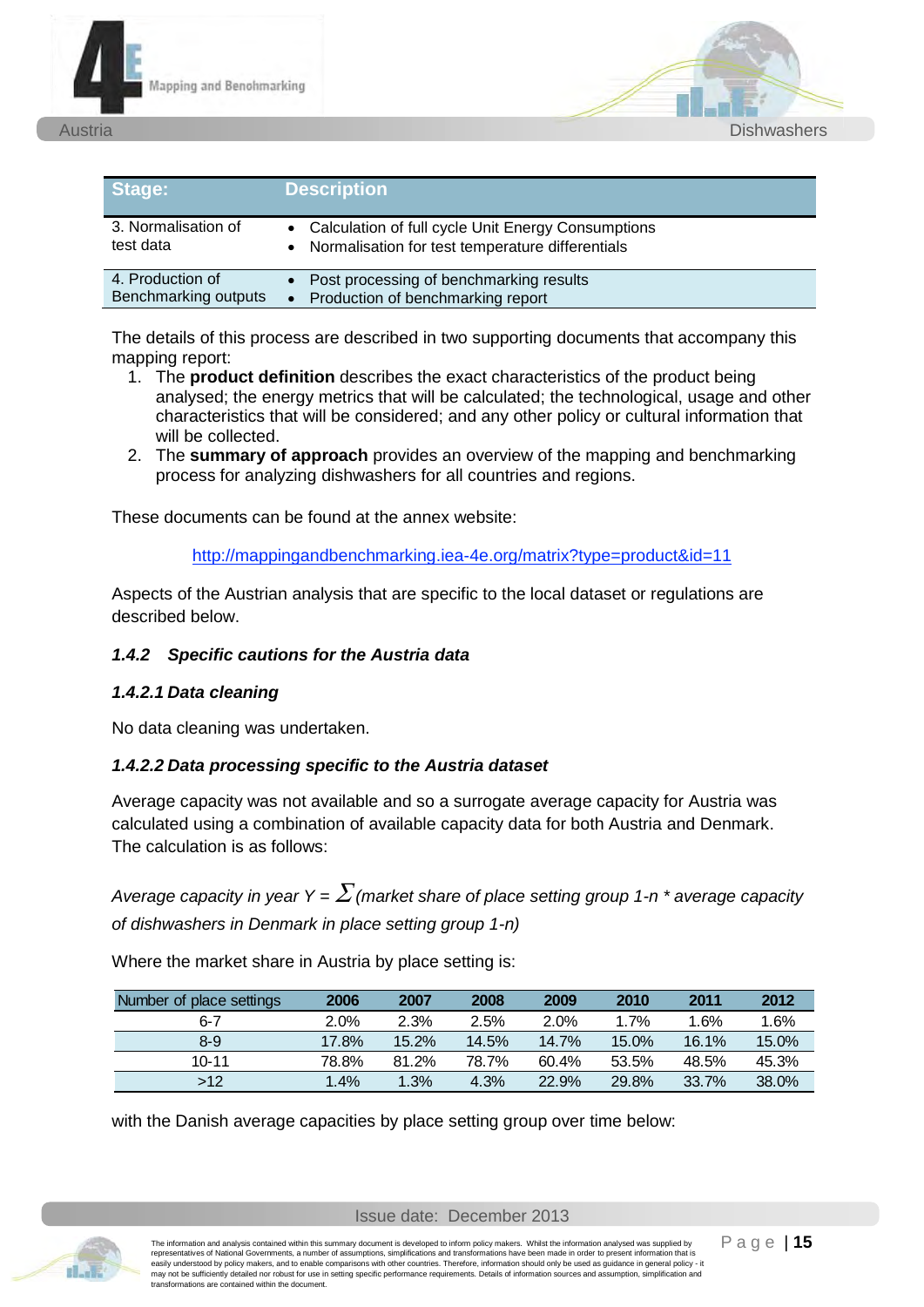



| Number of place settings | 2006 | 2007 | 2008 | 2009 | 2010 | 2011 | 2012 |
|--------------------------|------|------|------|------|------|------|------|
| $6 - 7$                  | 6.0  | 6.0  | 6.0  | 6.0  | 6.0  | 6.0  | 6.1  |
| 8-9                      | 9.0  | 8.9  | 8.9  | 8.9  | 9.0  | 9.0  | 9.0  |
| $10 - 11$                | 10.1 | 10.1 | 10.1 | 10.1 | 10.0 | 10.0 | 10.0 |
| >12                      | 12.2 | 12.3 | 12.4 | 12.6 | 127  | 12.8 | 13.0 |

Unit Energy Efficiency (UEE) was then calculated from the average consumption and estimated average capacity as follows:

*Product weighted average Unit Energy Efficiency = product weighted average Unit Energy Consumption / estimated sales weighted average capacity* 

*Sales weighted average Unit Energy Efficiency = sales weighted average Unit Energy Consumption / estimated sales weighted average capacity* 

#### *1.4.2.3 Test methodology details used in the analysis*

The EU test methodology was used as the benchmarking methodology and so no normalisation was necessary.

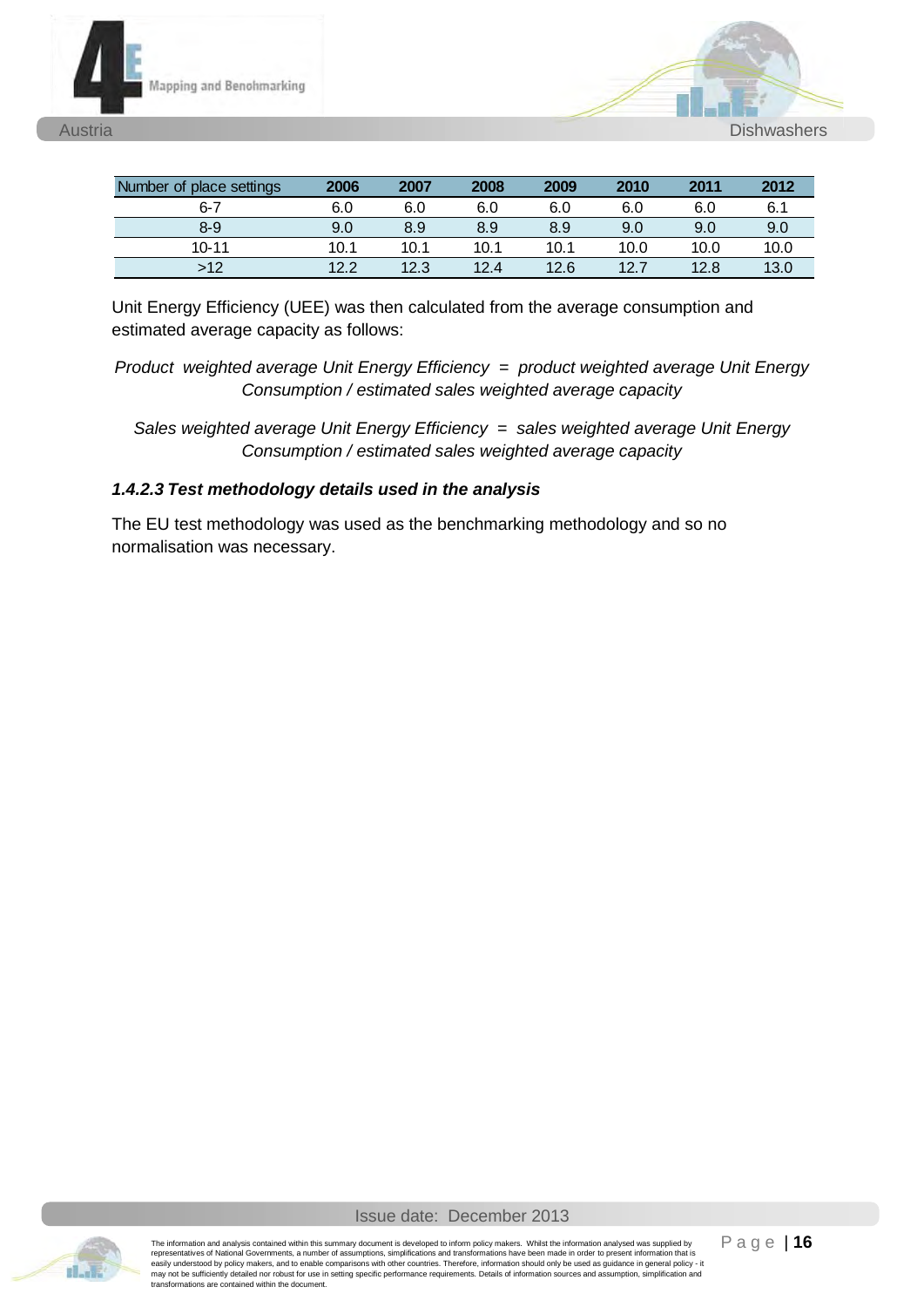





# *Section 2.* **Energy Consumption of the installed stock of dishwashers graphic**

Data included in the stock is an extract of data gathered for Austria for the ODYSSEE $^3$ project. The ODYSSEE projects relies on databases that contain detailed data on the energy consumption drivers by end-use and sub-sector as well as energy efficiency and  $CO<sub>2</sub>$  related indicators. Details of sources of the ODYSSEE data set and any assumptions made are not known. Therefore data should be used with caution."

-<sup>3</sup> http://www.odyssee-indicators.org/



The information and analysis contained within this summary document is developed to inform policy makers. Whilst the information analysed was supplied by<br>representatives of National Governments, a number of assumptions, si may not be sufficiently detailed nor robust for use in setting specific performance requirements. Details of information sources and assumption, simplification and transformations are contained within the document.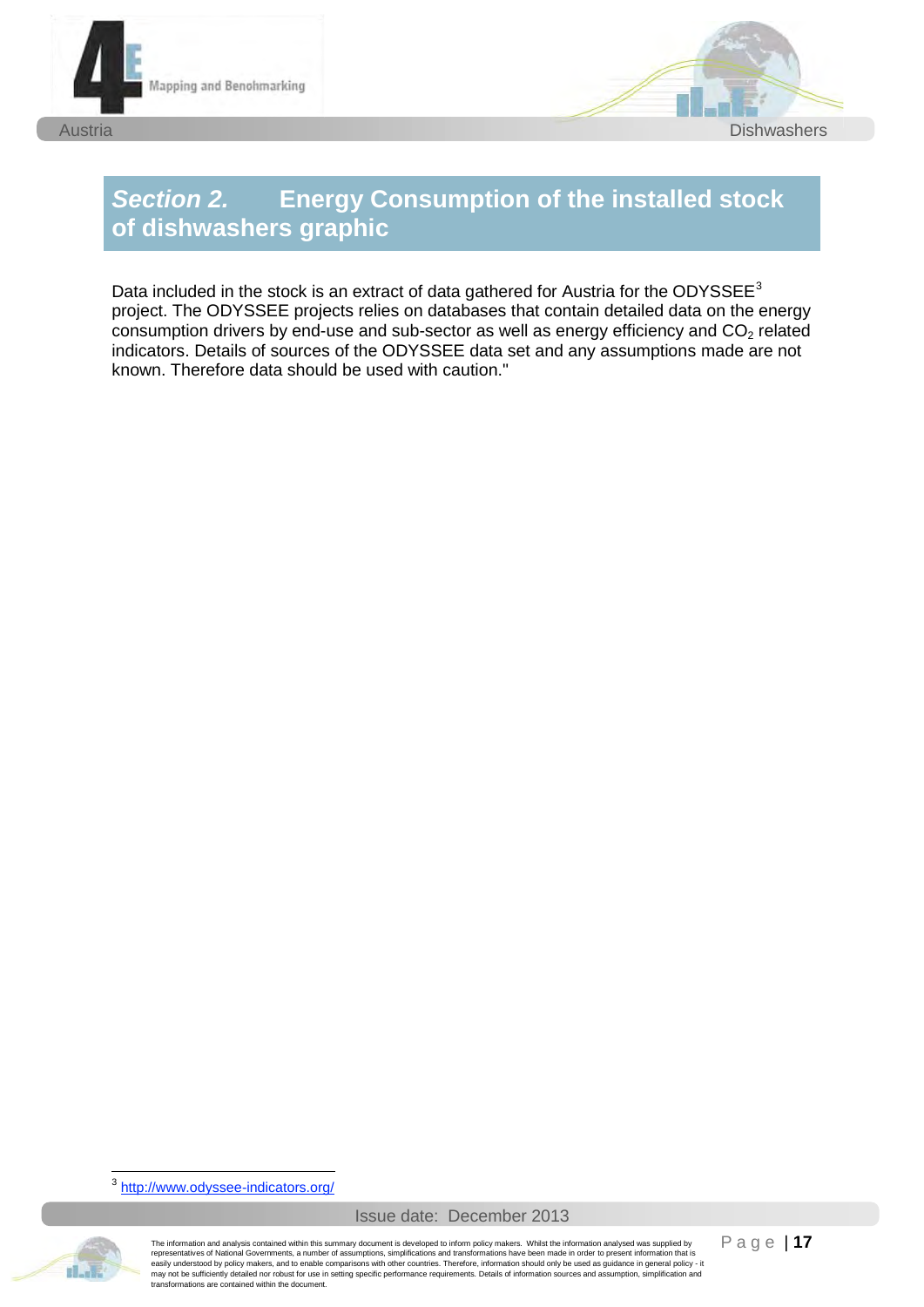



## *Section 3.* **Major Policy Interventions**

#### *2.1 Minimum Energy Performance Standards*

Regulation 1016/2010 requires units to meet the following minimum efficiency levels:

#### **From 1st December 2011.**

*Units with rated capacity of 10 settings and a width equal to or less than 45cm are required to have an EEI of less than 80.* 

*All units not specified in a) above are required to have an EEI of less than 71.*

#### **From 1st December 2013.**

*Units with rated capacity of 10 settings and a width equal to or less than 45cm are required to have an EEI of less than 71.* 

*Units with a rated capacity of 11 settings or greater, or with 10 settings and a width greater than 45cm are required to have an EEI of less than 63.* 

#### **From 1st December 2016.**

*Units with rated capacity of 8 or 9 settings, and units with a rated capacity of 10 settings and a width equal to or less than 45cm, are required to have an EEI of less than 63.*

#### *2.2 Mandatory Labelling*



The labelling requirements is defined in the "Commission Delegated Regulation (EU) No 1059/2010 of 28 September 2010 supplementing Directive 2010/30EU with regard to Household Dishwashers"

It requires that new dishwashers shall display labels at the point of sale that comply with the new regulations from 20 December 2011 (with some limited transitional arrangements not coming into effect until 20 April 2012). The defined label is shownto the left.

Previous labelling requirements are shown right (note the label itself is in colour).



Issue date: December 2013

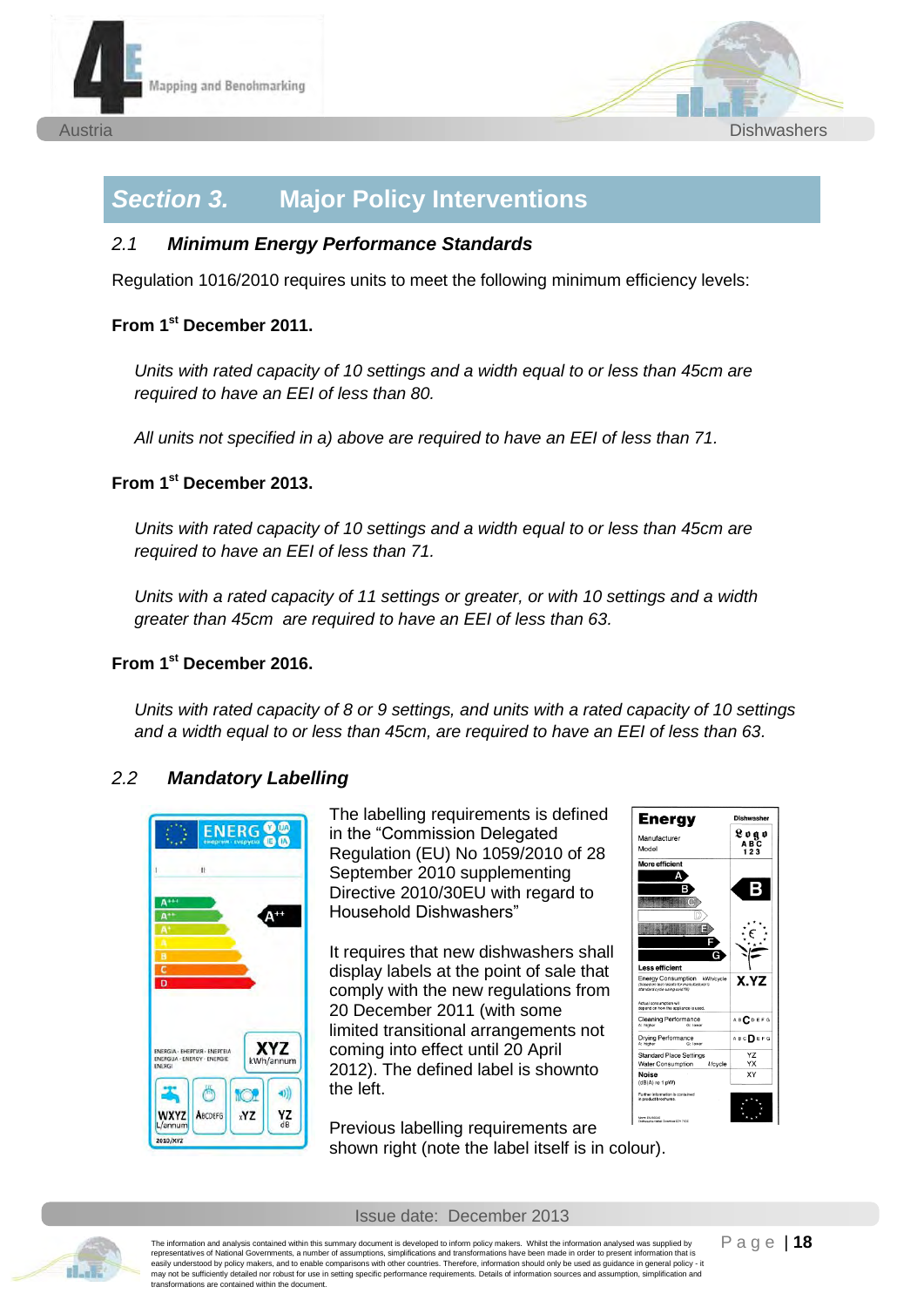



#### *2.3 Austrian policies*

*Source:* "Energy Efficiency Policies and Measures in Austria". Monitoring of Energy Efficiency in EU 27, Norway and Croatia (ODYSSEE-MURE). Austrian Energy Agency. Vienna, Austria September 2009.



Issue date: December 2013

The information and analysis contained within this summary document is developed to inform policy makers. Whilst the information analysed was supplied by<br>representatives of National Governments, a number of assumptions, si may not be sufficiently detailed nor robust for use in setting specific performance requirements. Details of information sources and assumption. simplification and transformations are contained within the document.